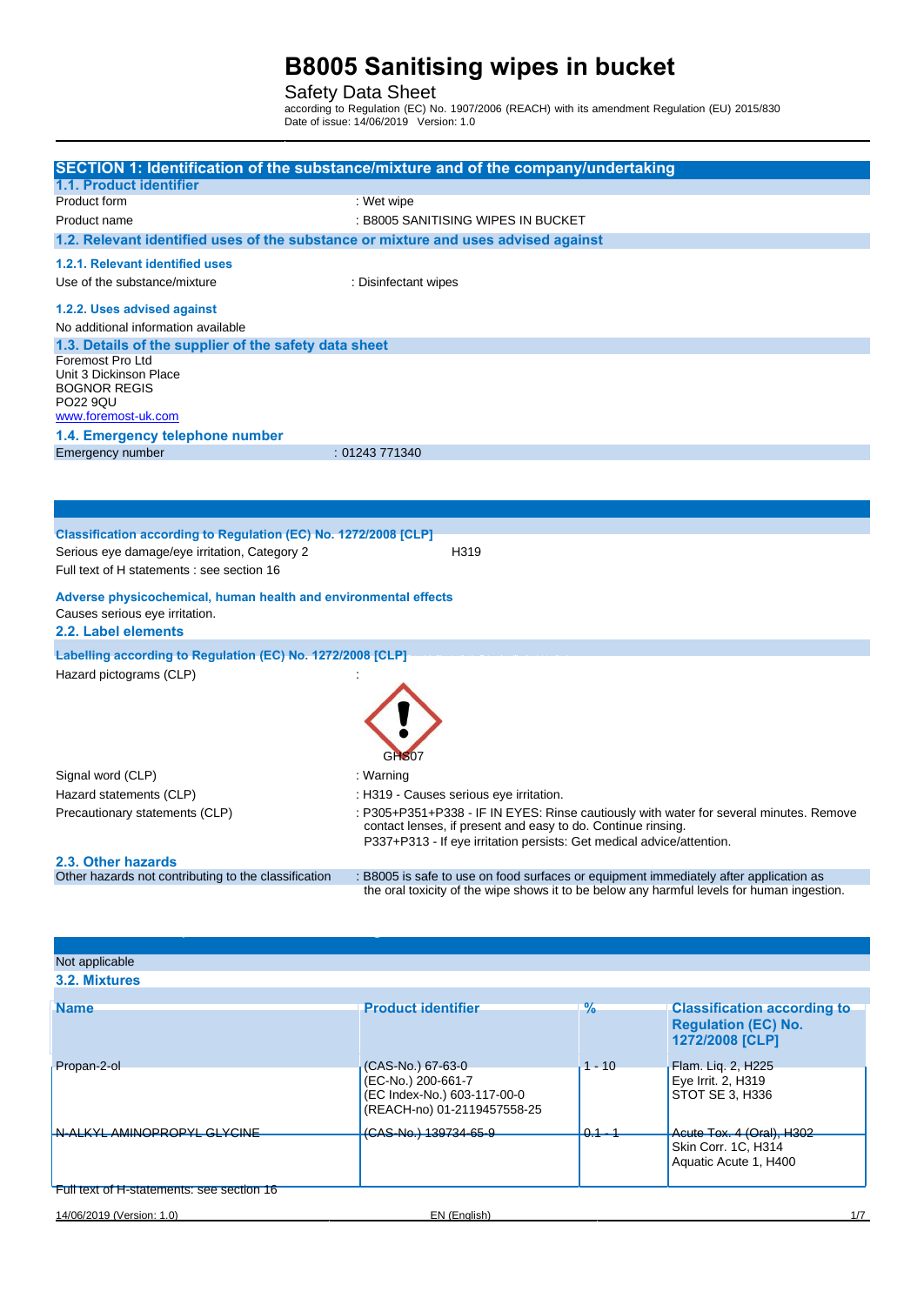### Safety Data Sheet

according to Regulation (EC) No. 1907/2006 (REACH) with its amendment Regulation (EU) 2015/830

| <b>SECTION 4: First aid measures</b>                             |                                                                                                                                                                                     |
|------------------------------------------------------------------|-------------------------------------------------------------------------------------------------------------------------------------------------------------------------------------|
| 4.1. Description of first aid measures                           |                                                                                                                                                                                     |
| First-aid measures general                                       | : Get medical advice/attention if you feel unwell. If medical advice is needed, have product<br>container or label at hand.                                                         |
| First-aid measures after inhalation                              | : Not expected to present a significant inhalation hazard under anticipated conditions of<br>normal use.                                                                            |
| First-aid measures after skin contact                            | : Wash skin with plenty of water. If skin irritation or rash occurs: Get medical<br>advice/attention.                                                                               |
| First-aid measures after eye contact                             | : Rinse cautiously with water for several minutes. Remove contact lenses, if present and<br>easy to do. Continue rinsing. If eye irritation persists: Get medical advice/attention. |
| First-aid measures after ingestion                               | : As the substrate is a wipe material ingestion is highly unlikely but in the event do not<br>induce vomiting and wash mouth out with water. Get medical advice/attention.          |
| 4.2. Most important symptoms and effects, both acute and delayed |                                                                                                                                                                                     |
| Symptoms/effects                                                 | : Causes eye irritation.                                                                                                                                                            |
| Symptoms/effects after inhalation                                | : Not expected to present a significant inhalation hazard under anticipated conditions of<br>normal use.                                                                            |
| Symptoms/effects after skin contact                              | : May cause an allergic skin reaction.                                                                                                                                              |
| Symptoms/effects after eye contact                               | : Eye irritation. redness, itching, tears.                                                                                                                                          |
| Symptoms/effects after ingestion                                 | : May cause irritation to the digestive tract.                                                                                                                                      |
|                                                                  |                                                                                                                                                                                     |

**4.3. Indication of any immediate medical attention and special treatment needed** Treat symptomatically.

| <b>SECTION 5: Firefighting measures</b>                    |                                                                                                                                                                                |
|------------------------------------------------------------|--------------------------------------------------------------------------------------------------------------------------------------------------------------------------------|
| 5.1. Extinguishing media                                   |                                                                                                                                                                                |
| Suitable extinguishing media                               | : Use extinguishing media appropriate for surrounding fire.                                                                                                                    |
| 5.2. Special hazards arising from the substance or mixture |                                                                                                                                                                                |
| Fire hazard                                                | : The product is not flammable. In accordance with EU Directive 1272/2008/EC this product<br>will not sustain combustion and is not regarded as requiring a flammable warning. |
| Explosion hazard                                           | : Product is not explosive.                                                                                                                                                    |
| Reactivity in case of fire                                 | : None known.                                                                                                                                                                  |
| Hazardous decomposition products in case of fire           | : Toxic fumes may be released.                                                                                                                                                 |
| 5.3. Advice for firefighters                               |                                                                                                                                                                                |
| Precautionary measures fire                                | : No special measures required.                                                                                                                                                |
| Firefighting instructions                                  | : Use extinguishing media appropriate for surrounding fire.                                                                                                                    |
| Protection during firefighting                             | : Do not attempt to take action without suitable protective equipment. Self-contained<br>breathing apparatus. Complete protective clothing.                                    |

| <b>SECTION 6: Accidental release measures</b>                            |                                                                                                                                                       |
|--------------------------------------------------------------------------|-------------------------------------------------------------------------------------------------------------------------------------------------------|
| 6.1. Personal precautions, protective equipment and emergency procedures |                                                                                                                                                       |
| General measures                                                         | : Ensure adequate ventilation. Avoid contact with skin and eyes.                                                                                      |
| 6.1.1. For non-emergency personnel                                       |                                                                                                                                                       |
| Protective equipment                                                     | : Not required for normal conditions of use. :                                                                                                        |
| Emergency procedures                                                     | Ventilate spillage area.                                                                                                                              |
| 6.1.2. For emergency responders                                          |                                                                                                                                                       |
| Protective equipment                                                     | : Not required for normal conditions of use. :                                                                                                        |
| Emergency procedures                                                     | Ventilate area.                                                                                                                                       |
| <b>6.2. Environmental precautions</b>                                    |                                                                                                                                                       |
| Avoid release to the environment.                                        |                                                                                                                                                       |
| 6.3. Methods and material for containment and cleaning up                |                                                                                                                                                       |
| Methods for cleaning up                                                  | : Pick up solid material. Place in a suitable container for disposal in accordance with the<br>waste regulations (see Section 13).                    |
| Other information                                                        | : Dispose in a safe manner in accordance with local/national regulations.                                                                             |
| 6.4. Reference to other sections                                         |                                                                                                                                                       |
|                                                                          | For further information refer to section 8: "Exposure controls/personal protection". For disposal of solid materials or residues refer to section 13: |
| "Disposal considerations".                                               |                                                                                                                                                       |

| <b>SECTION 7: Handling and storage</b> |                                                                                                                            |
|----------------------------------------|----------------------------------------------------------------------------------------------------------------------------|
| 7.1. Precautions for safe handling     |                                                                                                                            |
| Precautions for safe handling          | : Ensure there is adequate ventilation. Avoid contact with eyes.                                                           |
| Hygiene measures                       | : Wash hands and other exposed areas with mild soap and water before eating, drinking or<br>smoking and when leaving work. |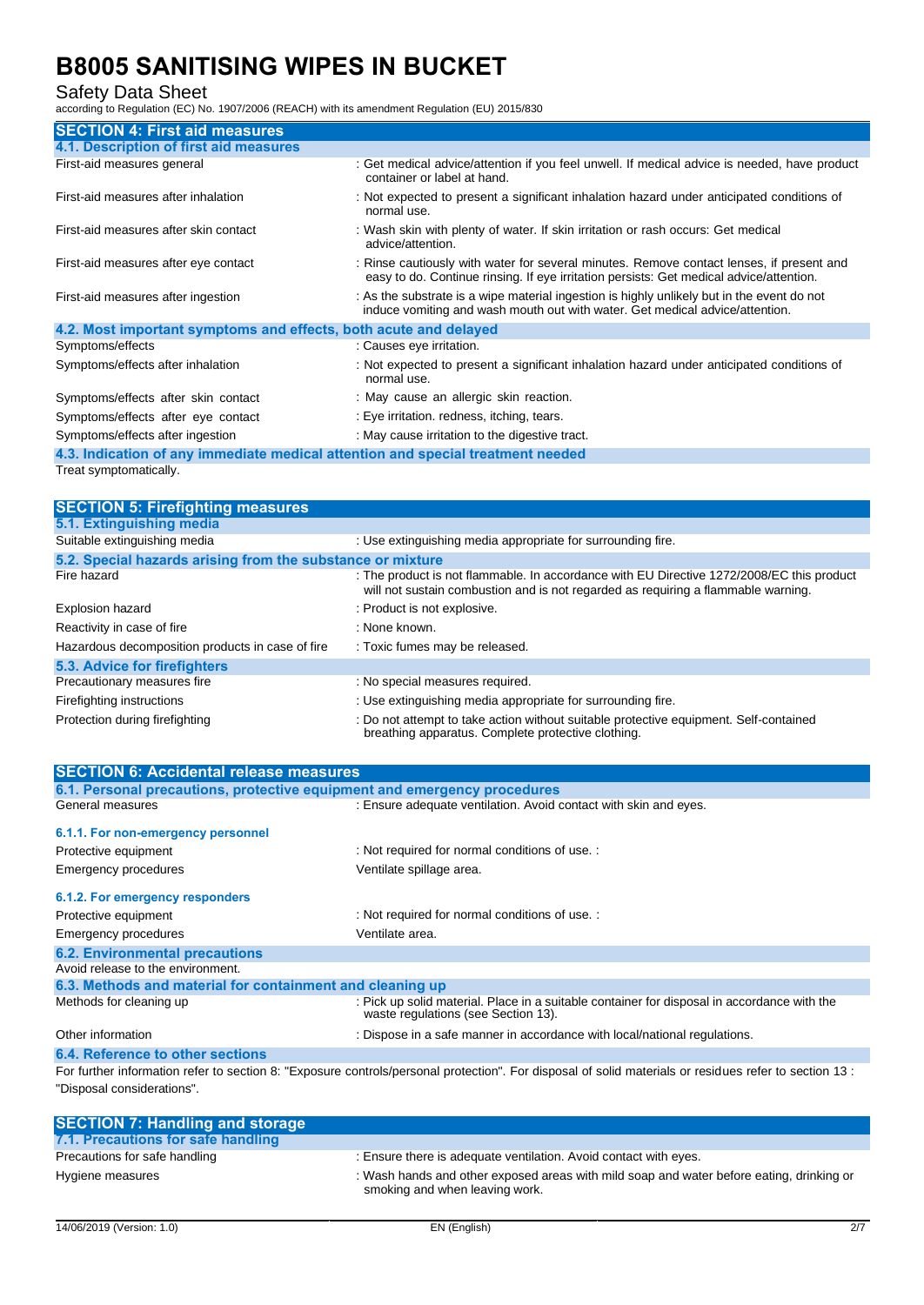### Safety Data Sheet

according to Regulation (EC) No. 1907/2006 (REACH) with its amendment Regulation (EU) 2015/830

| 7.2. Conditions for safe storage, including any incompatibilities |                                                                              |
|-------------------------------------------------------------------|------------------------------------------------------------------------------|
| Storage conditions                                                | : Store in a well-ventilated place. Keep container closed when not in use. : |
| Incompatible materials                                            | Strong oxidizing agents.                                                     |
| Storage area                                                      | : Store in a well-ventilated place.                                          |
| 7.3. Specific end use(s)                                          |                                                                              |
| Dioinfooting and elegating ourfaces                               |                                                                              |

Disinfecting and cleaning surfaces

### **SECTION 8: Exposure controls/personal protection**

| <b>8.1. Control parameters</b> |                                         |                        |
|--------------------------------|-----------------------------------------|------------------------|
| <b>Propan-2-ol (67-63-0)</b>   |                                         |                        |
| Germany                        | TRGS 910 Acceptance concentration notes |                        |
| United Kingdom                 | Local name                              | Propan-2-ol            |
| United Kingdom                 | WEL TWA (mg/m <sup>3</sup> )            | 999 mg/m $3$           |
| United Kingdom                 | WEL TWA (ppm)                           | 400 ppm                |
| United Kingdom                 | WEL STEL (mg/m <sup>3</sup> )           | 1250 mg/m <sup>3</sup> |
| United Kingdom                 | WEL STEL (ppm)                          | 500 ppm                |
| United Kingdom                 | Regulatory reference                    | EH40. HSE              |
| 8.2. Exposure controls         |                                         |                        |

#### **Appropriate engineering controls:**

Ensure adequate ventilation.

#### **Personal protective equipment:**

Not required for normal conditions of use.

| Materials for protective clothing:                           |
|--------------------------------------------------------------|
| Not required for normal conditions of use                    |
| <b>Hand protection:</b>                                      |
| Not required for normal conditions of use                    |
| Eye protection:                                              |
| Not required for normal conditions of use                    |
| Skin and body protection:                                    |
| Not required for normal conditions of use                    |
| <b>Respiratory protection:</b>                               |
| No respiratory protection needed under normal use conditions |

#### **Environmental exposure controls:**

Avoid release to the environment.

| <b>SECTION 9: Physical and chemical properties</b>         |  |  |
|------------------------------------------------------------|--|--|
| 9.1. Information on basic physical and chemical properties |  |  |
| : Solid                                                    |  |  |
| : No data available                                        |  |  |
| : Characteristic odour.                                    |  |  |
| : No data available                                        |  |  |
| : No data available.                                       |  |  |
| : No data available                                        |  |  |
| : No data available                                        |  |  |
| : Not applicable                                           |  |  |
| : No data available                                        |  |  |
| : 55 - 60 °C                                               |  |  |
| : No data available                                        |  |  |
| : No data available                                        |  |  |
| : Non flammable.                                           |  |  |
| : No data available                                        |  |  |
|                                                            |  |  |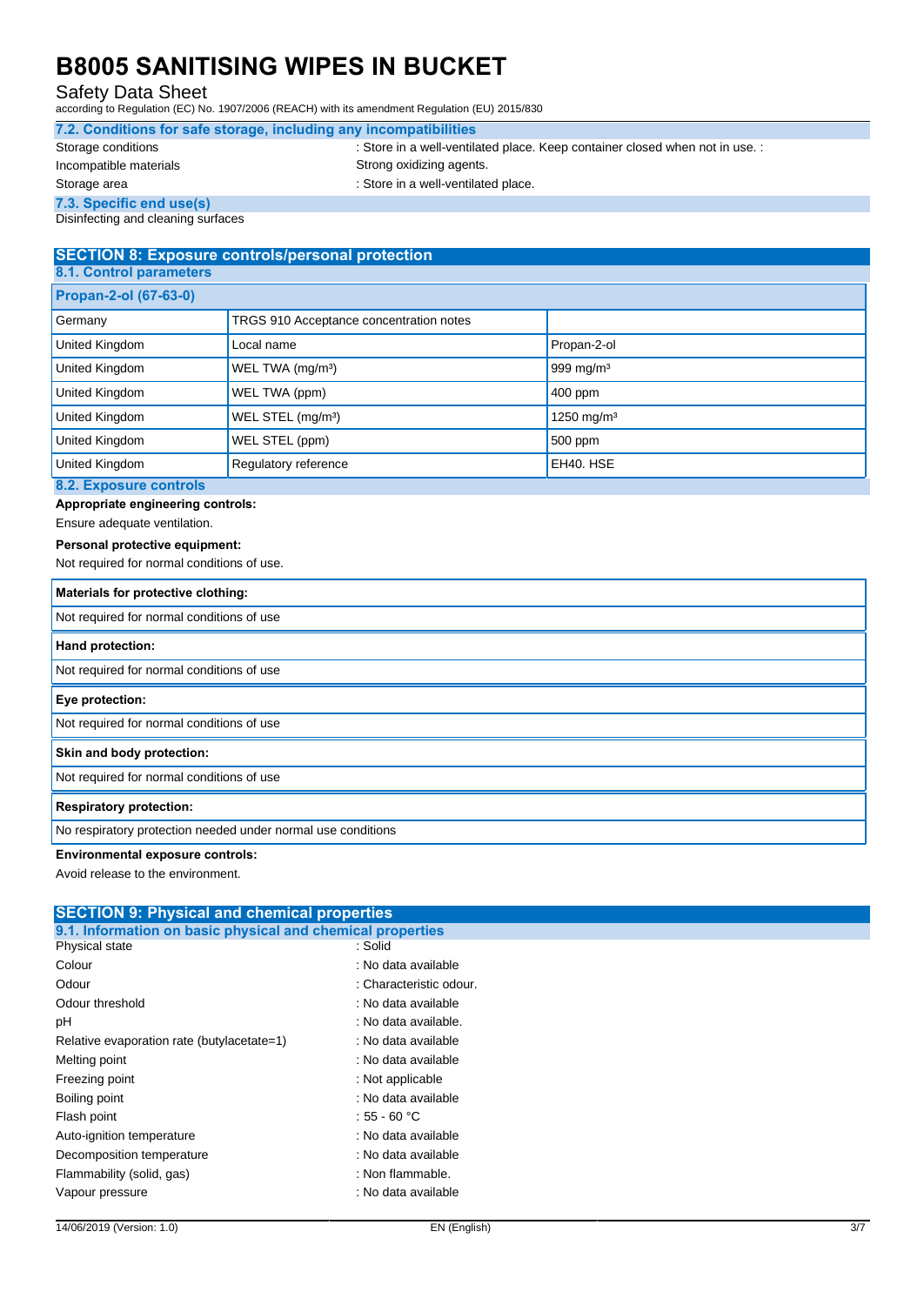### Safety Data Sheet

according to Regulation (EC) No. 1907/2006 (REACH) with its amendment Regulation (EU) 2015/830

| Relative vapour density at 20 °C | : No data available.                                                                                                                             |
|----------------------------------|--------------------------------------------------------------------------------------------------------------------------------------------------|
| Relative density                 | : No data available.                                                                                                                             |
| Solubility                       | : Insoluble.                                                                                                                                     |
| Log Pow                          | : No data available                                                                                                                              |
| Viscosity, kinematic             | : No data available                                                                                                                              |
| Viscosity, dynamic               | : No data available                                                                                                                              |
| Explosive properties             | : Product is not explosive.                                                                                                                      |
| Oxidising properties             | : Non oxidizing.                                                                                                                                 |
| Explosive limits                 | : Not applicable                                                                                                                                 |
| 9.2. Other information           |                                                                                                                                                  |
| Additional information           | : In accordance with EU Directive 1272/2008/EC this product will not sustain combustion<br>and is not regarded as requiring a flammable warning. |

| <b>SECTION 10: Stability and reactivity</b>                                                          |
|------------------------------------------------------------------------------------------------------|
| <b>10.1. Reactivity</b>                                                                              |
| The product is non-reactive under normal conditions of use, storage and transport.                   |
| <b>10.2. Chemical stability</b>                                                                      |
| Stable under normal conditions.                                                                      |
| 10.3. Possibility of hazardous reactions                                                             |
| No dangerous reactions known under normal conditions of use.                                         |
| 10.4. Conditions to avoid                                                                            |
| Heat.                                                                                                |
| 10.5. Incompatible materials                                                                         |
| Strong acids. Strong oxidizing agents.                                                               |
| 10.6. Hazardous decomposition products                                                               |
| Under normal conditions of storage and use, hazardous decomposition products should not be produced. |

| <b>SECTION 11: Toxicological information</b> |                                  |
|----------------------------------------------|----------------------------------|
| 11.1. Information on toxicological effects   |                                  |
| Acute toxicity (oral)                        | : Not classified                 |
| Acute toxicity (dermal)                      | : Not classified                 |
| Acute toxicity (inhalation)                  | : Not classified                 |
| <b>Propan-2-ol (67-63-0)</b>                 |                                  |
| LD50 oral                                    | 4396                             |
| LD50 dermal                                  | 12800                            |
| LC50 inhalation rat (Dust/Mist - mg/l/4h)    | 46600                            |
| Skin corrosion/irritation                    | : Not classified                 |
|                                              | pH: No data available.           |
| Serious eye damage/irritation                | : Causes serious eye irritation. |
|                                              | pH: No data available.           |
| Respiratory or skin sensitisation            | : Not classified                 |
| Germ cell mutagenicity                       | : Not classified                 |
| Carcinogenicity                              | : Not classified                 |
| Reproductive toxicity                        | : Not classified                 |
| STOT-single exposure                         | : Not classified                 |
| STOT-repeated exposure                       | : Not classified                 |
| Aspiration hazard                            | : Not classified                 |

| <b>SECTION 12: Ecological information</b> |                                                                                                                            |
|-------------------------------------------|----------------------------------------------------------------------------------------------------------------------------|
| <b>12.1. Toxicity</b>                     |                                                                                                                            |
| Ecology - general                         | : The product is not considered harmful to aquatic organisms nor to cause long-term<br>adverse effects in the environment. |
| Ecology - water                           | : No data available on ecotoxicity.                                                                                        |
| Acute aquatic toxicity                    | : Not classified                                                                                                           |
| Chronic aquatic toxicity                  | : Not classified                                                                                                           |
| <b>Propan-2-ol (67-63-0)</b>              |                                                                                                                            |
| LC50 fish 1                               | 9640                                                                                                                       |
|                                           |                                                                                                                            |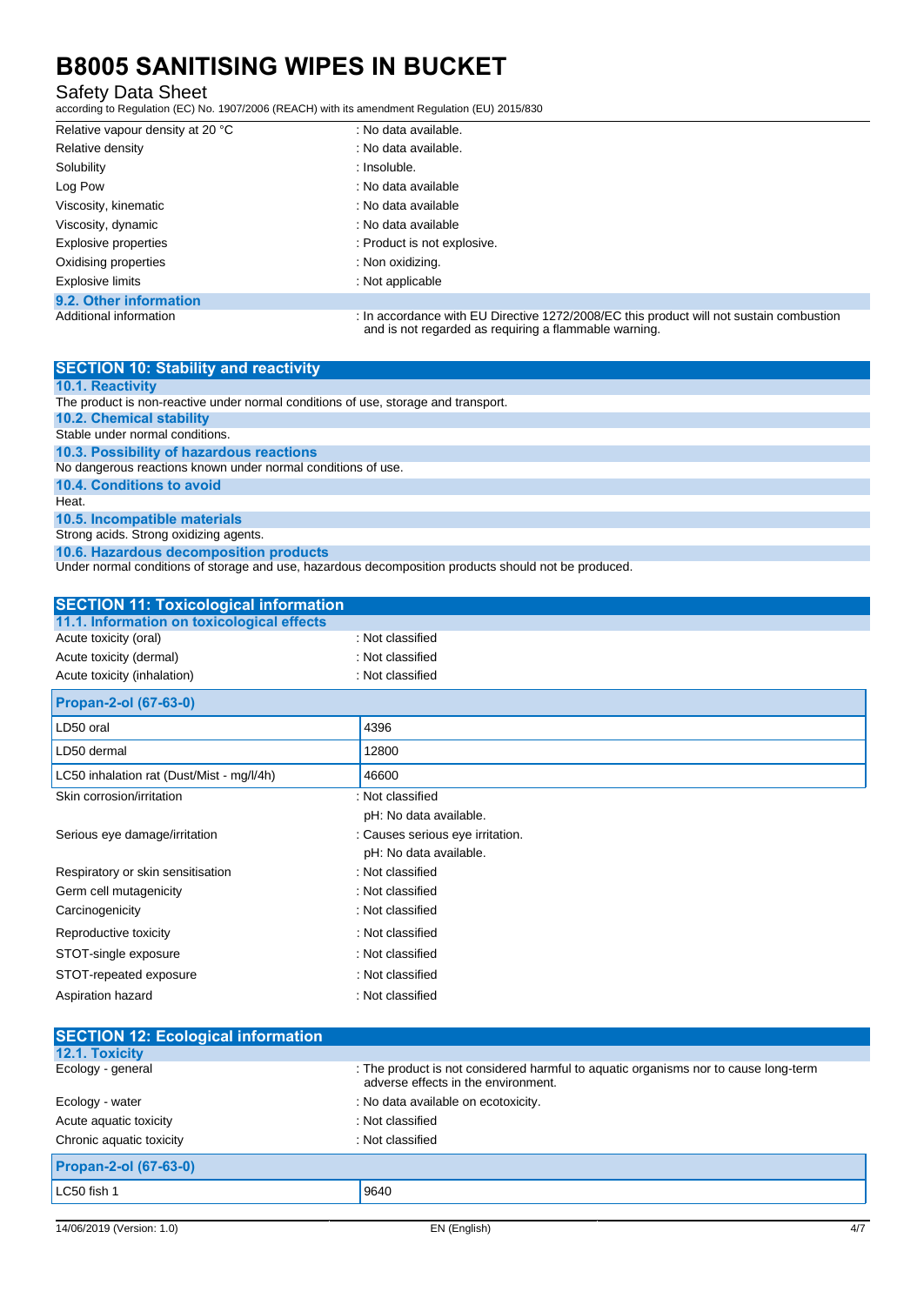### Safety Data Sheet

according to Regulation (EC) No. 1907/2006 (REACH) with its amendment Regulation (EU) 2015/830

| EC50 other aquatic organisms 1                          | 13299 waterflea                                                                                                                                             |
|---------------------------------------------------------|-------------------------------------------------------------------------------------------------------------------------------------------------------------|
| EC50 other aquatic organisms 2                          | >1000                                                                                                                                                       |
| 12.2. Persistence and degradability                     |                                                                                                                                                             |
| <b>B8005</b><br><b>SANITISING</b><br><b>WIPES</b><br>IN |                                                                                                                                                             |
| <b>BUCKET</b>                                           |                                                                                                                                                             |
|                                                         |                                                                                                                                                             |
| Persistence and degradability                           | Not biodegradable.                                                                                                                                          |
| 12.3. Bioaccumulative potential                         |                                                                                                                                                             |
| <b>B8005 SANITISING WIPES IN</b>                        |                                                                                                                                                             |
| <b>BUCKET</b>                                           |                                                                                                                                                             |
| Bioaccumulative potential                               | No data available.                                                                                                                                          |
|                                                         |                                                                                                                                                             |
| <b>Propan-2-ol (67-63-0)</b>                            |                                                                                                                                                             |
|                                                         |                                                                                                                                                             |
| Log Pow                                                 | 0.05                                                                                                                                                        |
| 12.4. Mobility in soil                                  |                                                                                                                                                             |
| <b>B8005 SANITISING WIPES IN BUCKET</b>                 |                                                                                                                                                             |
| Ecology - soil                                          | No data available.                                                                                                                                          |
| 12.5. Results of PBT and vPvB assessment                |                                                                                                                                                             |
| No additional information available                     |                                                                                                                                                             |
| 12.6. Other adverse effects                             |                                                                                                                                                             |
| Other adverse effects                                   | : No known effects from this product.                                                                                                                       |
| <b>Additional information</b>                           | : Avoid release to the environment.                                                                                                                         |
|                                                         |                                                                                                                                                             |
|                                                         |                                                                                                                                                             |
| 13.1. Waste treatment methods                           |                                                                                                                                                             |
| Regional legislation (waste)<br>Waste treatment methods | : Disposal must be done according to official regulations.<br>: Dispose of contents/container in accordance with licensed collector's sorting instructions. |
|                                                         |                                                                                                                                                             |
| Product/Packaging disposal recommendations              | : Dispose in a safe manner in accordance with local/national regulations.                                                                                   |
|                                                         |                                                                                                                                                             |
| Ecology - waste materials                               | : Avoid release to the environment.                                                                                                                         |
| <b>COTION ALL TURNS AND LIER</b>                        |                                                                                                                                                             |
|                                                         |                                                                                                                                                             |
| In accordance with ADR / RID / IMDG / IATA / ADN        |                                                                                                                                                             |
| 14.1. UN number<br>UN-No. (ADR)                         | : Not applicable                                                                                                                                            |
| UN-No. (IMDG)                                           | : Not applicable                                                                                                                                            |
| UN-No. (IATA)                                           | : Not applicable                                                                                                                                            |
| UN-No. (ADN)                                            | : Not applicable                                                                                                                                            |
| UN-No. (RID)                                            | : Not applicable                                                                                                                                            |
| 14.2. UN proper shipping name                           |                                                                                                                                                             |
| Proper Shipping Name (ADR)                              | : Not applicable                                                                                                                                            |
| Proper Shipping Name (IMDG)                             | : Not applicable                                                                                                                                            |
| Proper Shipping Name (IATA)                             | : Not applicable                                                                                                                                            |
| Proper Shipping Name (ADN)                              | : Not applicable                                                                                                                                            |
| Proper Shipping Name (RID)                              | : Not applicable                                                                                                                                            |
| 14.3. Transport hazard class(es)                        |                                                                                                                                                             |
| <b>ADR</b>                                              |                                                                                                                                                             |
| Transport hazard class(es) (ADR)                        | : Not applicable                                                                                                                                            |
| <b>IMDG</b>                                             |                                                                                                                                                             |
| Transport hazard class(es) (IMDG)                       | : Not applicable                                                                                                                                            |
| <b>IATA</b>                                             |                                                                                                                                                             |
| Transport hazard class(es) (IATA)                       | : Not applicable                                                                                                                                            |
|                                                         |                                                                                                                                                             |
| <b>ADN</b>                                              |                                                                                                                                                             |
| Transport hazard class(es) (ADN)                        | : Not applicable                                                                                                                                            |
| <b>RID</b>                                              |                                                                                                                                                             |
| Transport hazard class(es) (RID)                        | : Not applicable                                                                                                                                            |
| 14.4. Packing group<br>Packing group (ADR)              | : Not applicable                                                                                                                                            |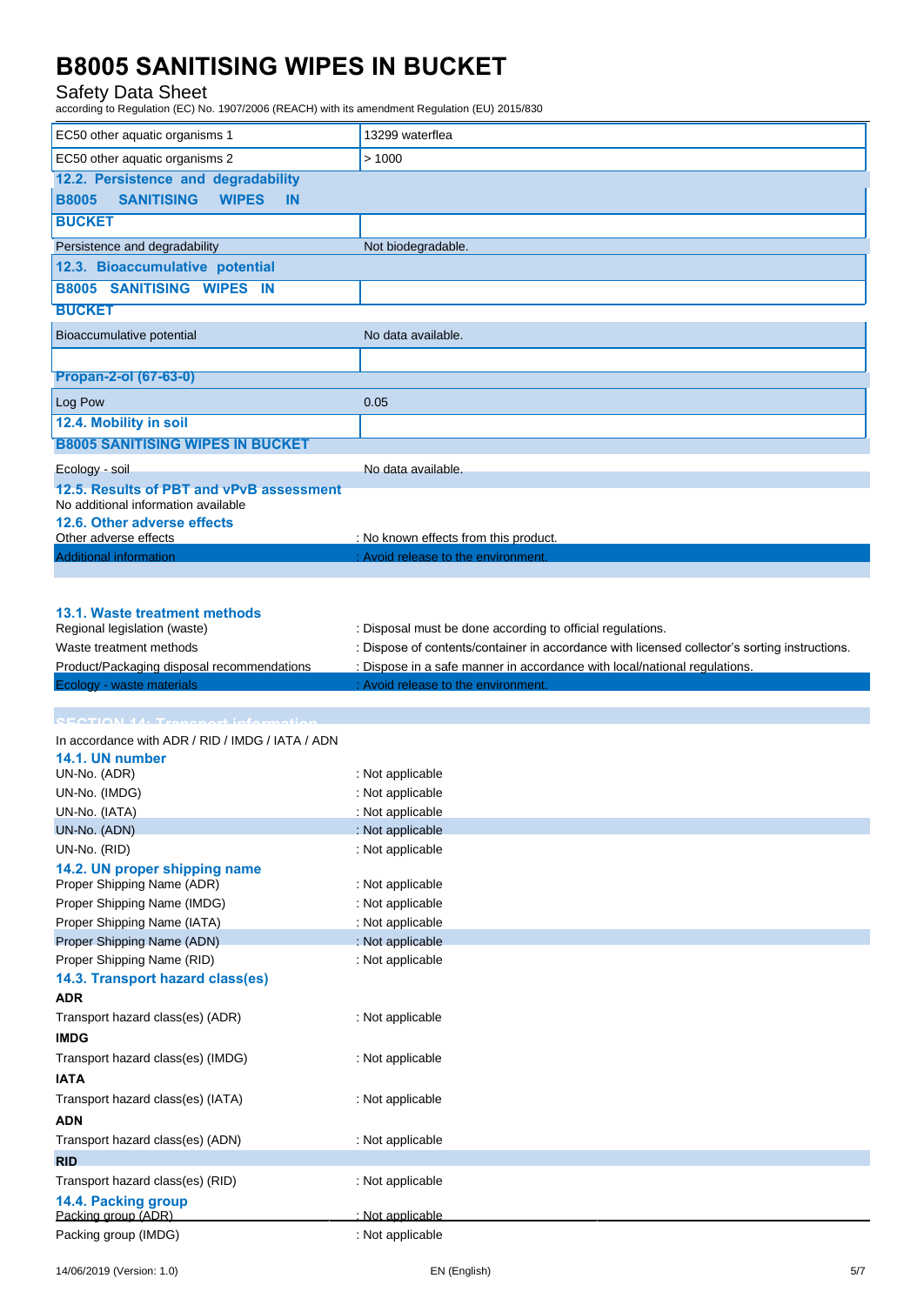### Safety Data Sheet

according to Regulation (EC) No. 1907/2006 (REACH) with its amendment Regulation (EU) 2015/830

| according to Regulation (EC) No. 1907/2000 (REACH) With its amendment Regulation (EO) 2013/030 |                                          |  |
|------------------------------------------------------------------------------------------------|------------------------------------------|--|
| Packing group (IATA)                                                                           | : Not applicable                         |  |
| Packing group (ADN)                                                                            | : Not applicable                         |  |
| Packing group (RID)                                                                            | : Not applicable                         |  |
| <b>14.5. Environmental hazards</b>                                                             |                                          |  |
| Dangerous for the environment                                                                  | : No                                     |  |
| Marine pollutant                                                                               | : No                                     |  |
| Other information                                                                              | : No supplementary information available |  |
| 14.6. Special precautions for user                                                             |                                          |  |
| <b>Overland transport</b>                                                                      |                                          |  |
| Not applicable                                                                                 |                                          |  |
| <b>Transport by sea</b>                                                                        |                                          |  |
| Not applicable                                                                                 |                                          |  |
| Air transport                                                                                  |                                          |  |
| Not applicable                                                                                 |                                          |  |
| Inland waterway transport                                                                      |                                          |  |
| Not applicable                                                                                 |                                          |  |
| <b>Rail transport</b>                                                                          |                                          |  |
| Not applicable                                                                                 |                                          |  |

**14.7. Transport in bulk according to Annex II of Marpol and the IBC Code** Not applicable

#### **SECTION 15: Regulatory information**

**15.1. Safety, health and environmental regulations/legislation specific for the substance or mixture**

#### **15.1.1. EU-Regulations**

Contains no REACH substances with Annex XVII restrictions

Contains no substance on the REACH candidate list  $\geq 0.1$  % / SCL

Contains no REACH Annex XIV substances

Contains no substance subject to REGULATION (EU) No 649/2012 OF THE EUROPEAN PARLIAMENT AND OF THE COUNCIL of 4 July 2012 concerning the export and import of hazardous chemicals.

Substance(s) are not subject to Regulation (EC) No 850/2004 of the European Parliament and of the Council of 29 April 2004 on persistent organic pollutants and amending Directive 79/117/EEC.

#### **15.1.2. National regulations**

No additional information available

**15.2. Chemical safety assessment** No chemical safety assessment has been carried out

#### **SECTION 16: Other information**

| <b>Full text of H- and EUH-statements:</b> |                                                                        |  |
|--------------------------------------------|------------------------------------------------------------------------|--|
| Acute Tox. 4 (Oral)                        | Acute toxicity (oral), Category 4                                      |  |
| Aquatic Acute 1                            | Hazardous to the aquatic environment - Acute Hazard, Category 1        |  |
| Eye Irrit. 2                               | Serious eye damage/eye irritation, Category 2                          |  |
| Flam. Liq. 2                               | Flammable liquids, Category 2                                          |  |
| Skin Corr. 1C                              | Skin corrosion/irritation, Category 1C                                 |  |
| <b>STOT SE 3</b>                           | Specific target organ toxicity - Single exposure, Category 3, Narcosis |  |
| H <sub>225</sub>                           | Highly flammable liquid and vapour.                                    |  |
| H302                                       | Harmful if swallowed.                                                  |  |
| H314                                       | Causes severe skin burns and eye damage.                               |  |
| H319                                       | Causes serious eye irritation.                                         |  |
| H336                                       | May cause drowsiness or dizziness.                                     |  |
| H400                                       | Very toxic to aquatic life.                                            |  |